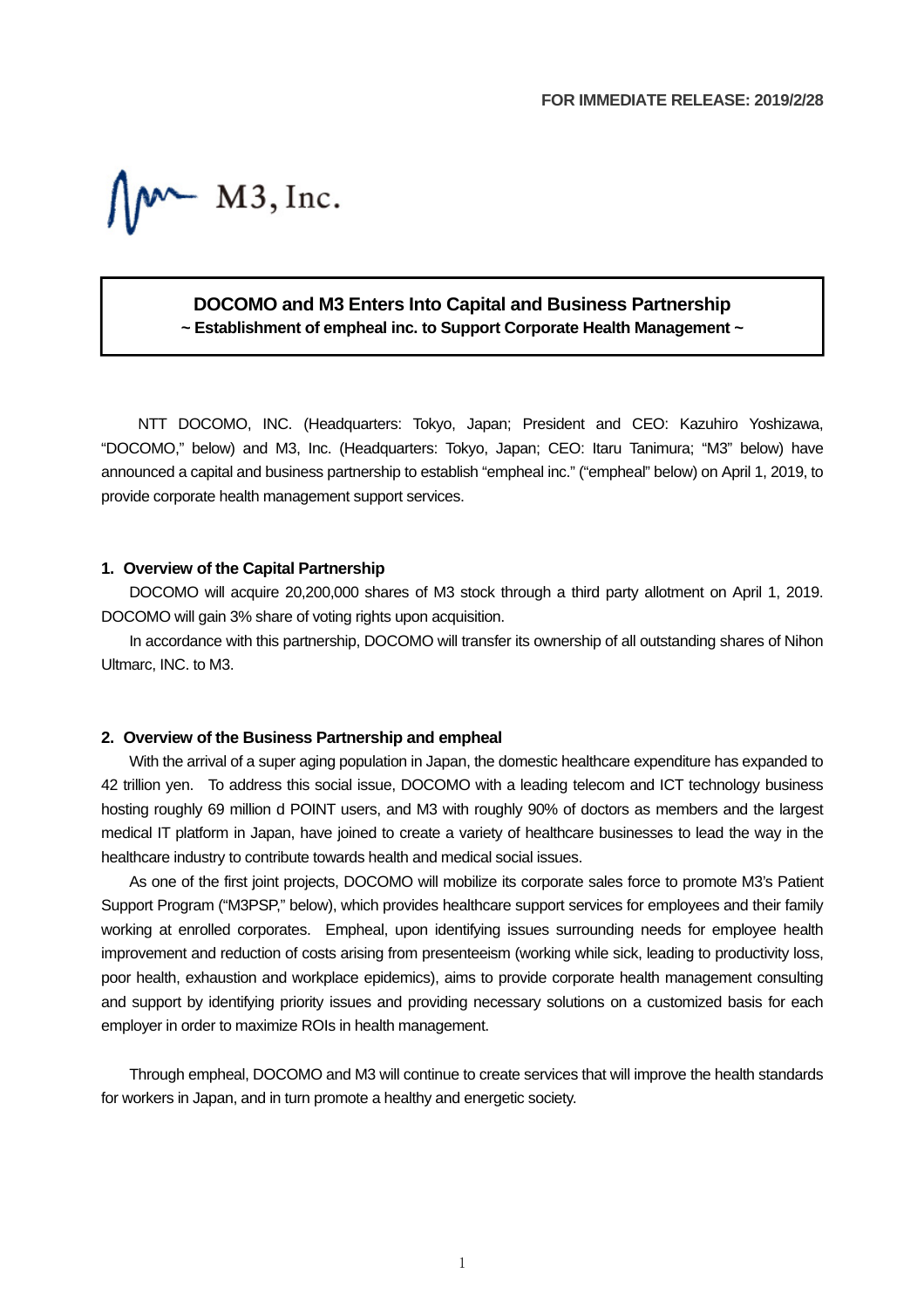# **Partnership Overview**

## **1. Partnership Objectives**

DOCOMO and M3 aims to realize "a world where individuals can access the best prevention and medical care with ease," in effort to provide solutions to national healthcare expenditure and social issues that will improve the lives of individuals in Japan. For that purpose, the two parties will investigate and develop a wide range of healthcare businesses utilizing assets from both parties.

## **2. Activities of Each Party within the Healthcare Industry**

DOCOMO has expanded consumer facing healthcare support services led by d HEALTHCARE\*, which not only allows visualization of health status through links with devices, but offers services such as personal daily health missions and addition of d POINTs to promote motivation, with aim to push healthy activities and in turn contribute to the health of the society overall.

M3 operates m3.com, a specialized web portal for medical professionals that delivers healthcare related information to its 270+ thousand physician members in Japan, offering marketing and clinical trial services. For corporates, M3 offers M3PSP, a health management solution for improving employee health and productivity by supporting determination of the best treatment option for illnesses through utilization M3's physician panel to obtain insights such as second opinions, which is currently being used by 30 companies.

\* "d HEALTHCARE" is a registered trademark of NTT DOCOMO, INC.

#### **3. Overview of empheal**

Corporate name: empheal, inc. Capital: 5 million yen (includes capital reserve) Commencement Date: April 1, 2019 Investment Ratio: DOCOMO 51%, M3 49% (consolidated under DOCOMO)

# **4. Overview of empheal Business Operations**